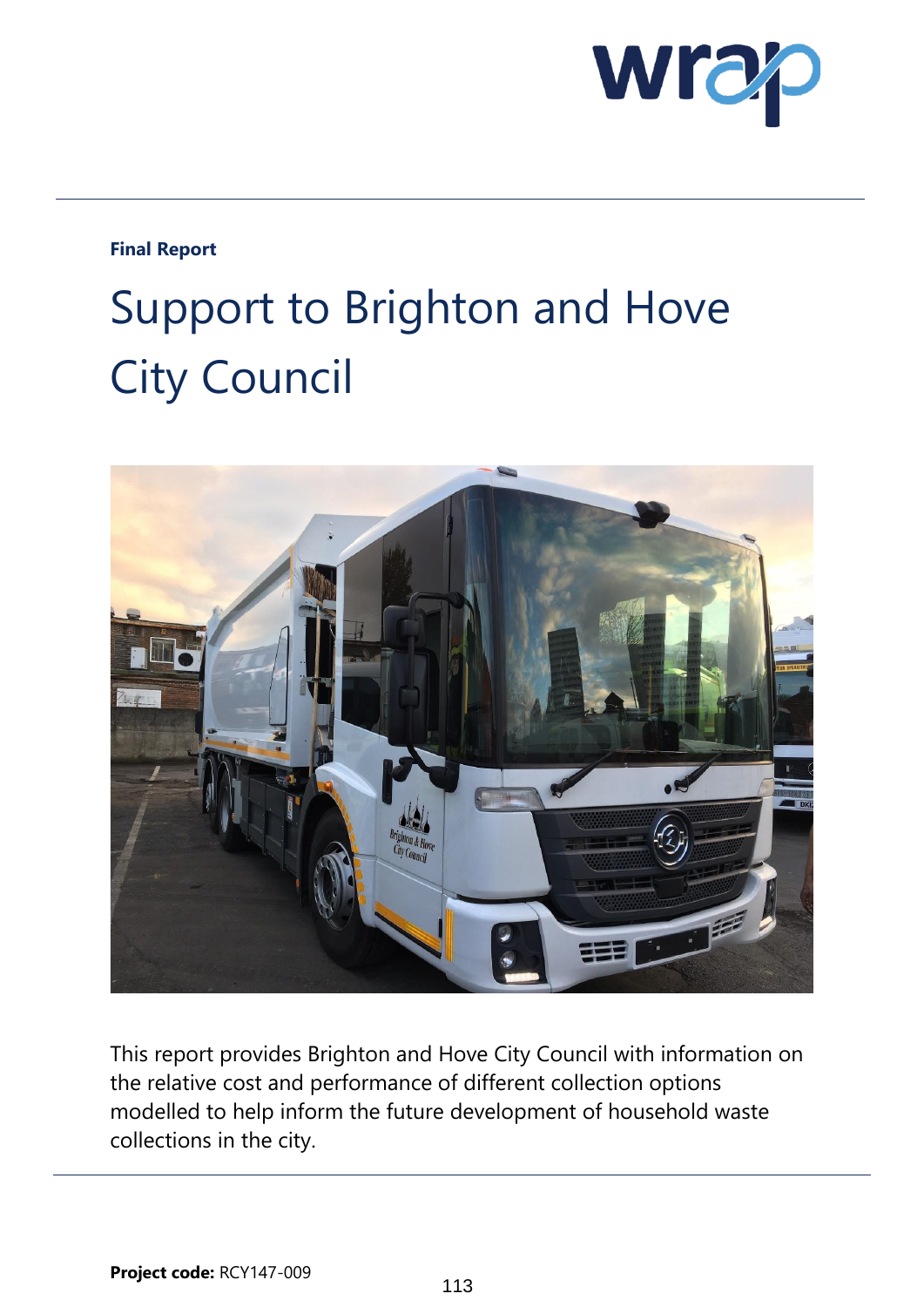**Research date:** November 2020 – March 2021 **Date:** April 2021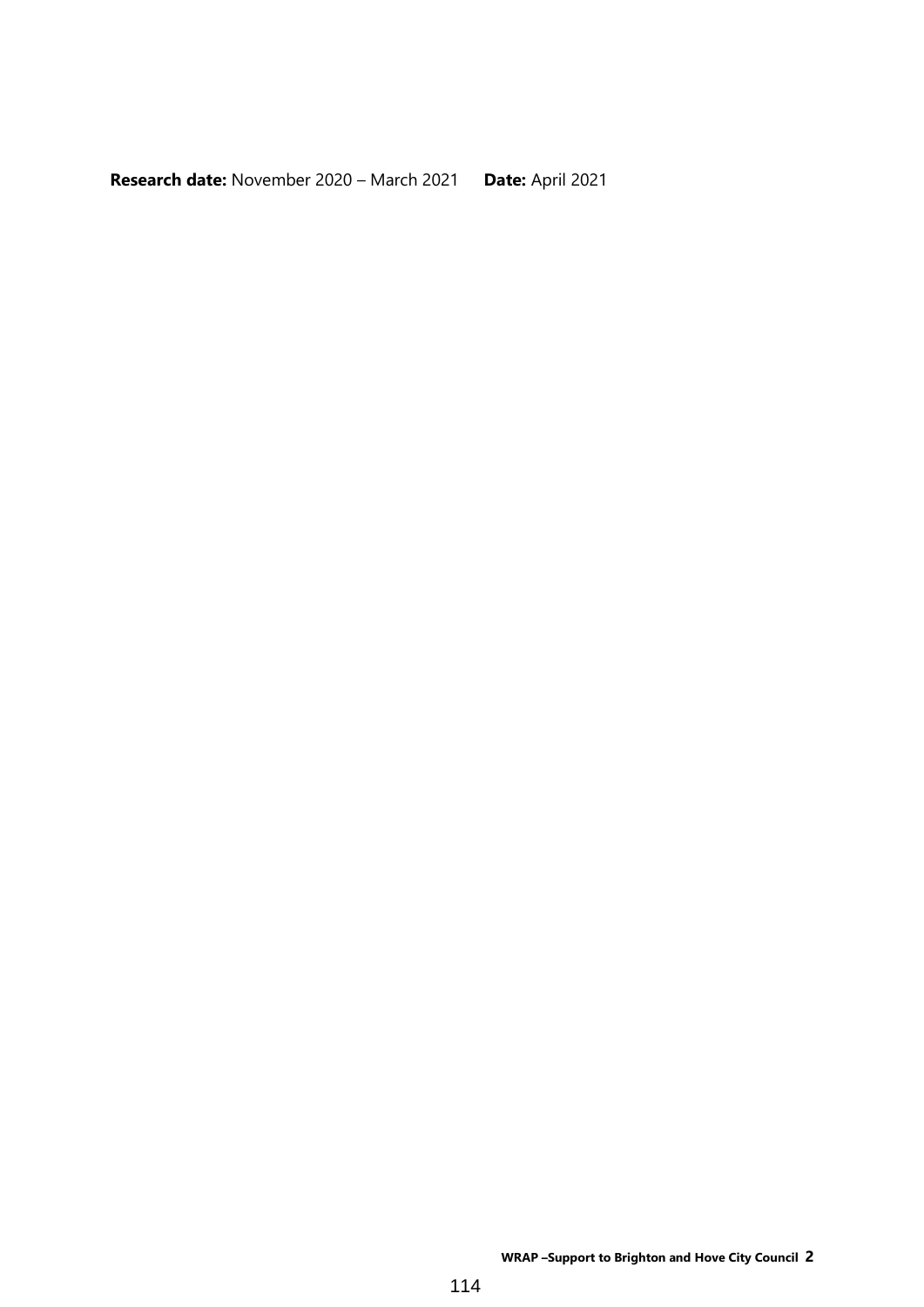WRAP's vision is a world in which resources are used sustainably.

Our mission is to accelerate the move to a sustainable resource-efficient economy through re-inventing how we design, produce and sell products; re-thinking how we use and consume products; and redefining what is possible through re-use and recycling.

Find out more at [www.wrap.org.uk](http://www.wrap.org.uk/)

**Document reference (please use this reference when citing WRAP's work): [WRAP, 2021, Banbury, Support to Brighton and Hove City Council, Prepared by Eunomia Research and Consulting Ltd.]**

**Written by:** Kate Thompson, Alex Davies, Claire Chu and William Shanks



#### **Front cover photography:** Brighton and Hove City Council

While we have tried to make sure this report is accurate, we cannot accept responsibility or be held legally responsible for any loss or damage arising out of or in connection with this information being inaccurate, incomplete or misleading. This material is copyrighted. You can copy it free of charge as long as the material is accurate and not used in a misleading context. You must identify the source of the material and acknowledge our copyright. You must not use material to endorse or suggest we have endorsed a commercial product or service. For more details please see our terms and conditions on our website at www.wrap.org.uk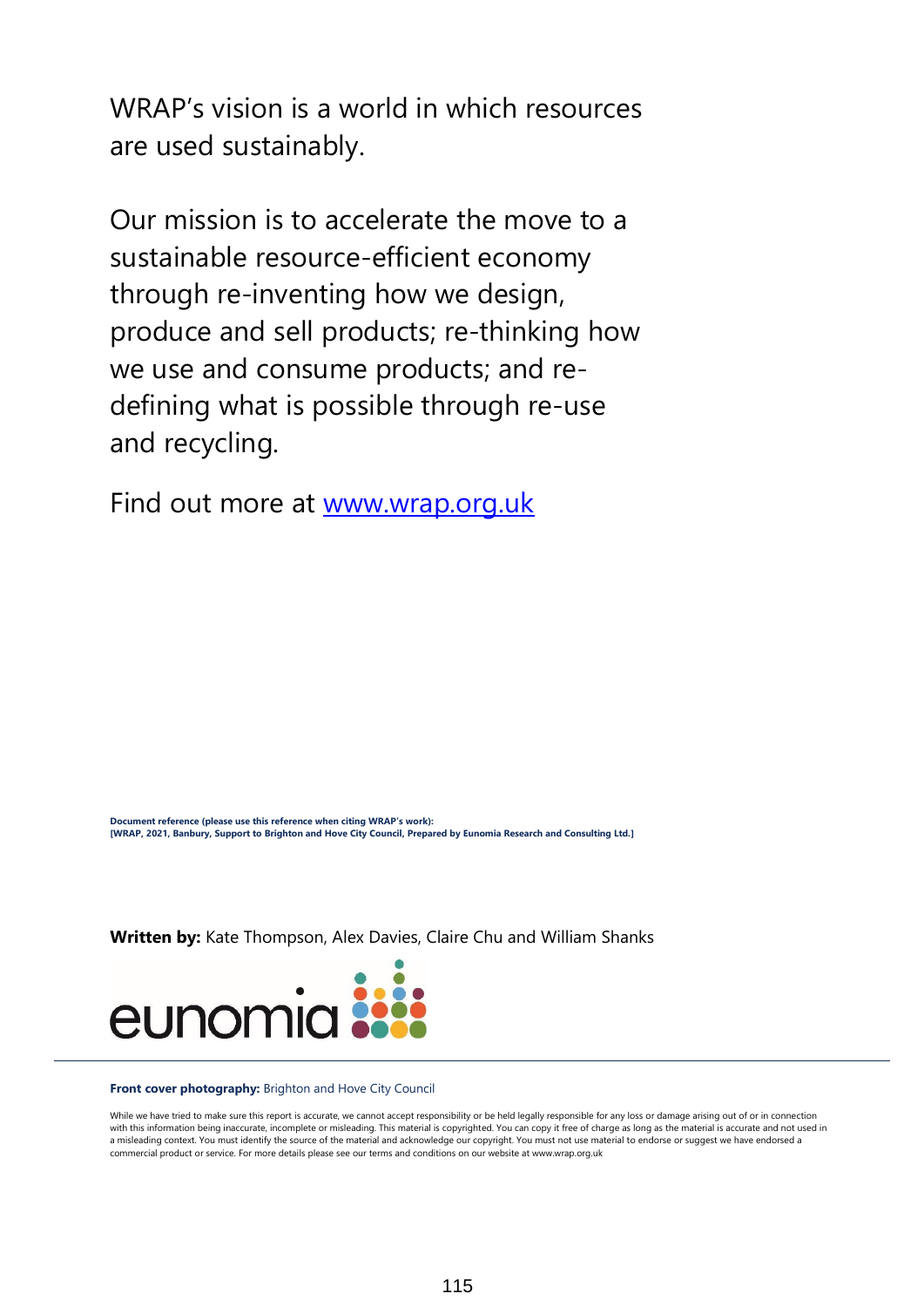## Executive summary

#### **Introduction**

Eunomia Research and Consulting Ltd. (Eunomia) was commissioned by WRAP, on behalf of Brighton and Hove City Council (BHCC), in November 2020 to carry out a two staged options appraisal to review the collection of household waste from kerbside properties, on-street properties with communal bins and flats.

The purpose of the options appraisal was to assess possible changes to the collection of household waste across the different property types in Brighton and Hove and provide BHCC with a high-level analysis of the cost, operational and performance impacts of the proposed options. The appraisal was undertaken in two stages. Firstly, to conduct a high-level assessment of the options to review the relative differences of each option compared with the current baseline service. Secondly, to test variants and sensitivities to the preferred option(s), to determine how additional changes may impact on the cost and performance.

This report presents the findings from the collection options appraisal accompanied by a qualitative assessment of the options, and the results of additional variants and sensitivities modelled on the preferred option(s).

#### **Options Modelled**

Five options were modelled during Stage 1 using Eunomia's Hermes' tool. The options followed three methodologies for the collection of recycling; two-stream, three-stream and multi-stream, and assessed the impact of introducing the separate collection of food waste and changing the frequency of residual collections. The existing service provides a twostream dry recycling collection with separately collected glass, alongside a weekly residual waste collection to all households, with some operational difference for flats and on-street communal properties.

It was decided not to test the impact of co-mingled glass with other materials as this was viewed as a backwards step, and unlikely to be compliant with potential changes in legislation as proposed in the Government's Resources & Waste Strategy and subsequent Environment Bill. The baseline and options modelled are illustrated in [Figure 0-1](#page-4-0) and the core kerbside options described as follows:

- **Baseline:** Weekly residual, fortnightly two-stream with separate glass (split-body RCV), no food waste and fortnightly charged garden waste.
- **Option 1a:** Weekly residual, fortnightly two-stream with separate glass (separate vehicles), weekly food waste and fortnightly charged garden waste.
- **Option 1b:** Fortnightly residual, fortnightly two-stream with separate glass (separate vehicles), weekly food waste and fortnightly charged garden waste. **Option 1c:** Fortnightly residual, fortnightly mixed recycling & four-weekly glass twostream (separate vehicles), weekly food waste and fortnightly charged garden waste.
- **Option 2:** Fortnightly residual, alternate fortnightly mixed recycling and paper & card, four-weekly glass three-stream (separate vehicles), weekly food waste and fortnightly charged garden waste.
- **Option 3:** Fortnightly residual, weekly multi-stream recycling, weekly food waste and fortnightly charged garden waste.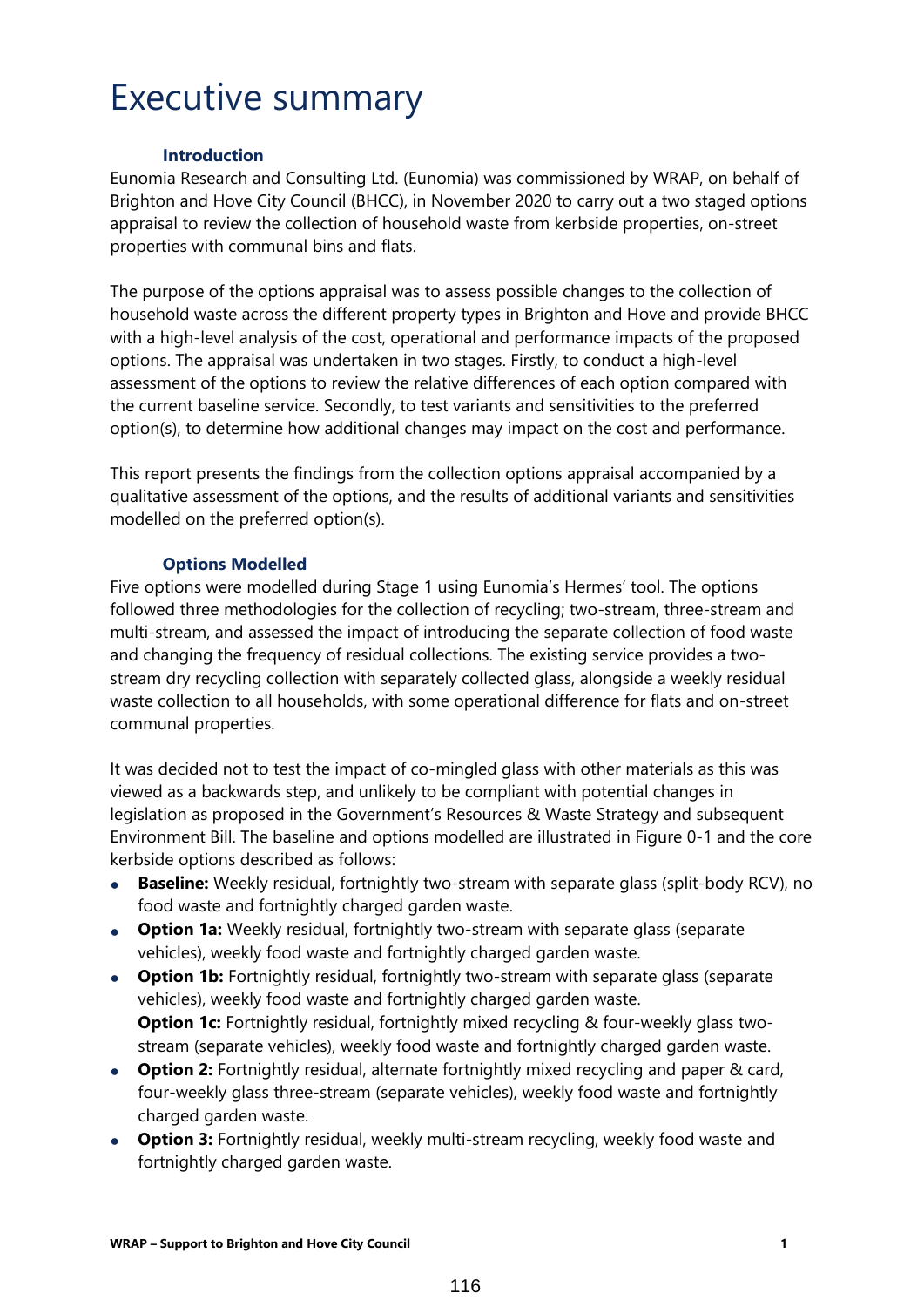<span id="page-4-0"></span>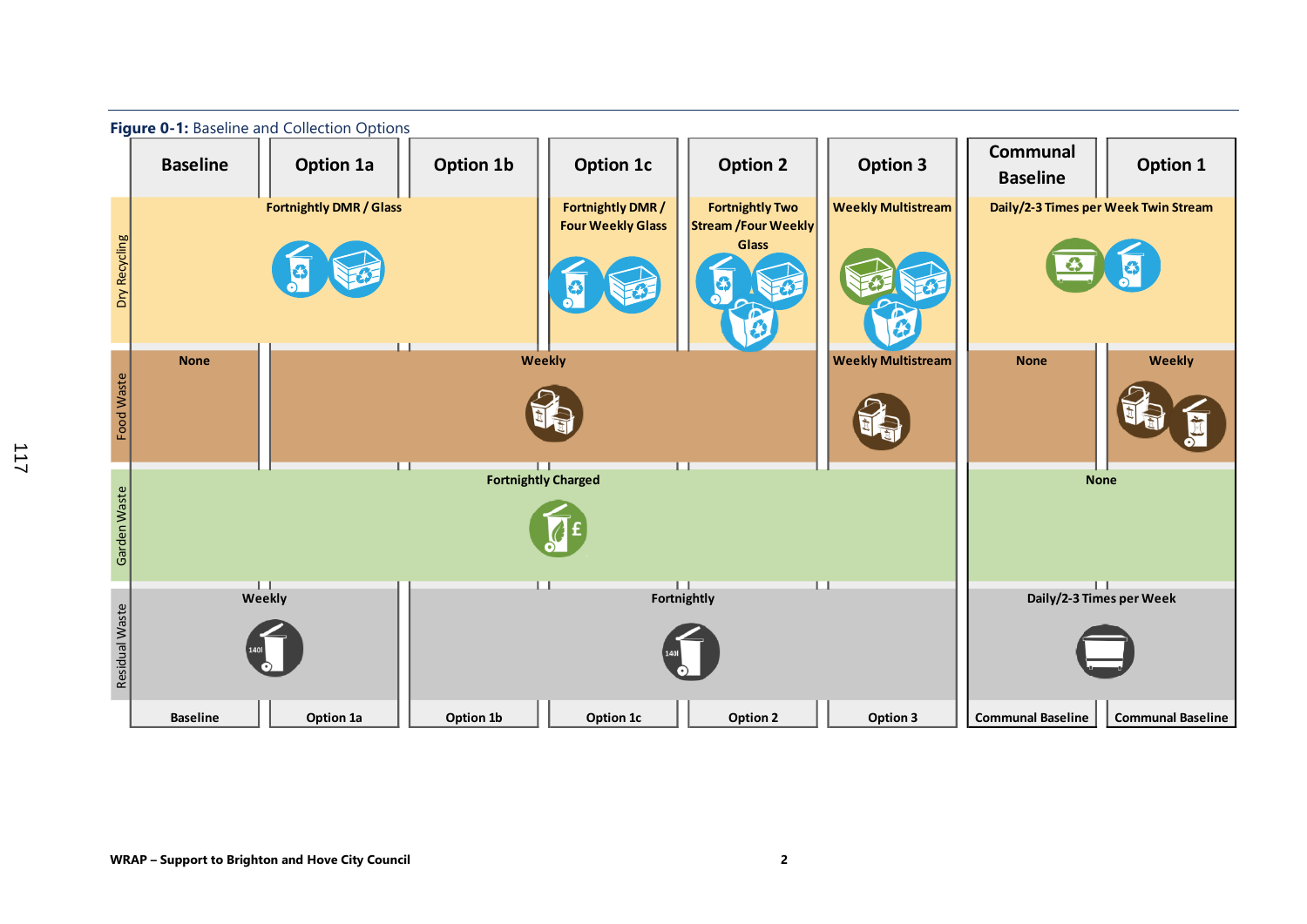From the options modelled and the qualitative assessment undertaken as part of Stage 1, a 'preferred option' (Option 1b) was selected by BHCC to be taken forward to Stage 2 for further investigation. The following variants and sensitivities were modelled in addition to Option 1b:

- Free garden waste;
- Separate collection of glass in a 26t Toploader, and Food Waste in a 7.5t Toploader; and
- Treatment of food waste through anaerobic digestion (AD).

#### **Results**

#### Recycling Performance

In the Stage 1 modelling all options resulted in a predicted increase in recycling rate, this is largely due to the introduction of separate food waste collections driving a 5% rise in the kerbside recycling rate, and 6% in the communal recycling rate. In other options there is an increase in the kerbside recycling rate of 17%, taking the kerbside recycling rate up to 41%, which is attributable to the introduction of food waste collections, as well as the reduction in the frequency of residual collection from the current weekly service to fortnightly. The changes to recycling collections, such as collecting glass in a separate vehicle, or introducing a multi-stream collection have limited impact on the performance of the service.



#### **Figure 0-1:** Stage 1 Performance

In Stage 2, the impact of a free garden waste service was found to increase recycling rates by between 3.5% and 4.5% across the different options dependant on the frequency of residual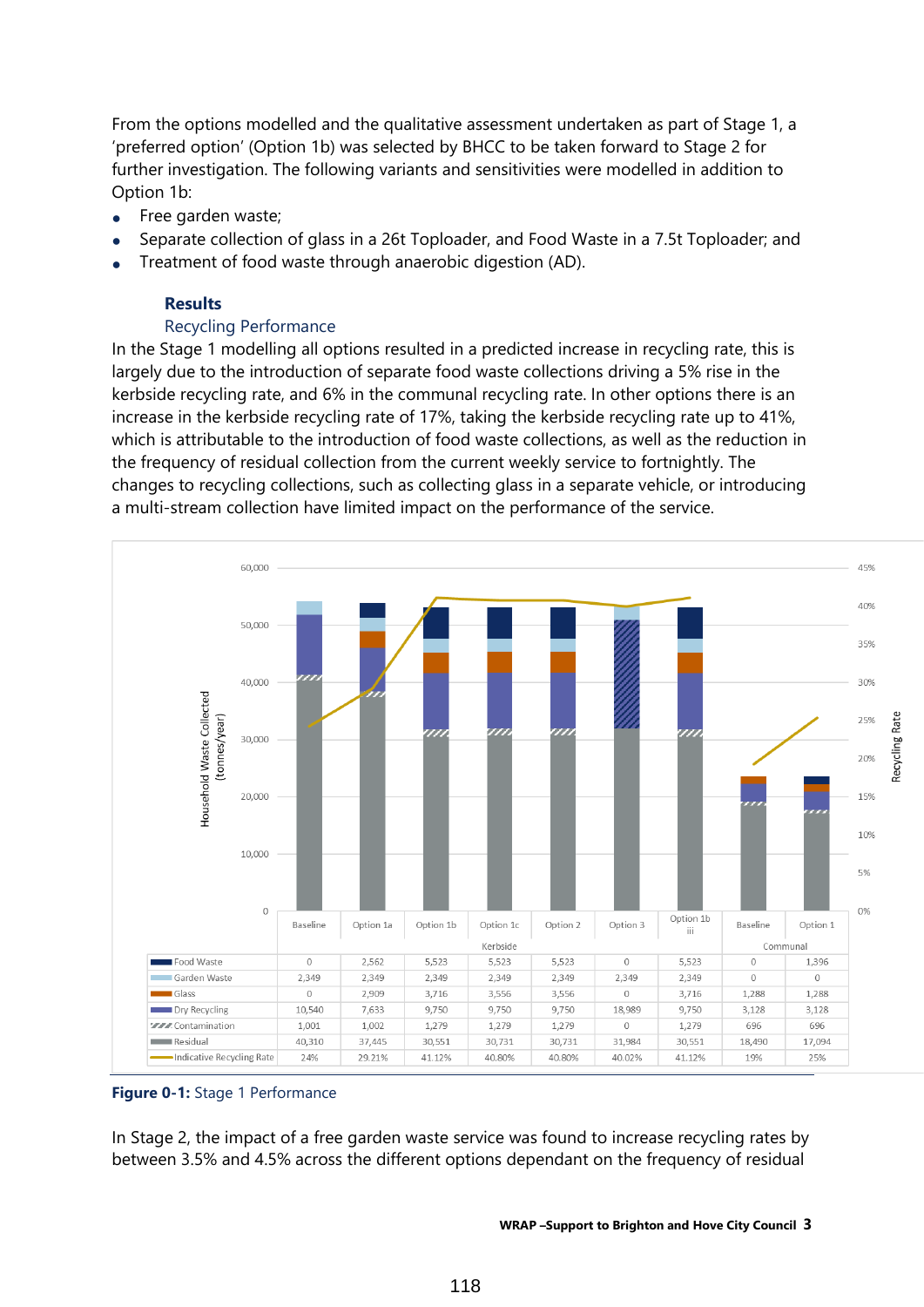collections. This results from garden waste that was previously composted or collected at HWRSs being collected at the kerbside and diversion from the kerbside residual stream.

#### Cost

In the Stage 1 modelling, Option 1c provides the lowest annual cost to BHCC due to the reduction in frequency of both residual and separate glass collections with a saving of £360k compared with the baseline, followed by Option 3 which provides a multi-stream collection with a saving of £110k. Option 1b also provides an overall saving, although minimal, of £30k when introducing separate collection of food waste and fortnightly residual collections. Option 1a shows an increase of £1m due to the introduction of separate food waste and glass collections alongside a weekly residual collection.

The introduction of food waste collection in the stage 1 modelling reflects an increase in cost of approximately £960k for kerbside collections in all of the options, and £265k for communal collections. It is possible to offset these additional operational costs through the avoided cost of disposal. No assumption has been made around the provision of caddy liners during the roll-out of food waste collections. In Option 1a this is only partially offset, however for Option 1b, 1c, 2 and 3 where the fortnightly residual collection drives higher food waste and dry recycling performance, it is possible to fully off-set the cost of introducing food waste.



**Figure 0-2:** Stage 1 Net Service Cost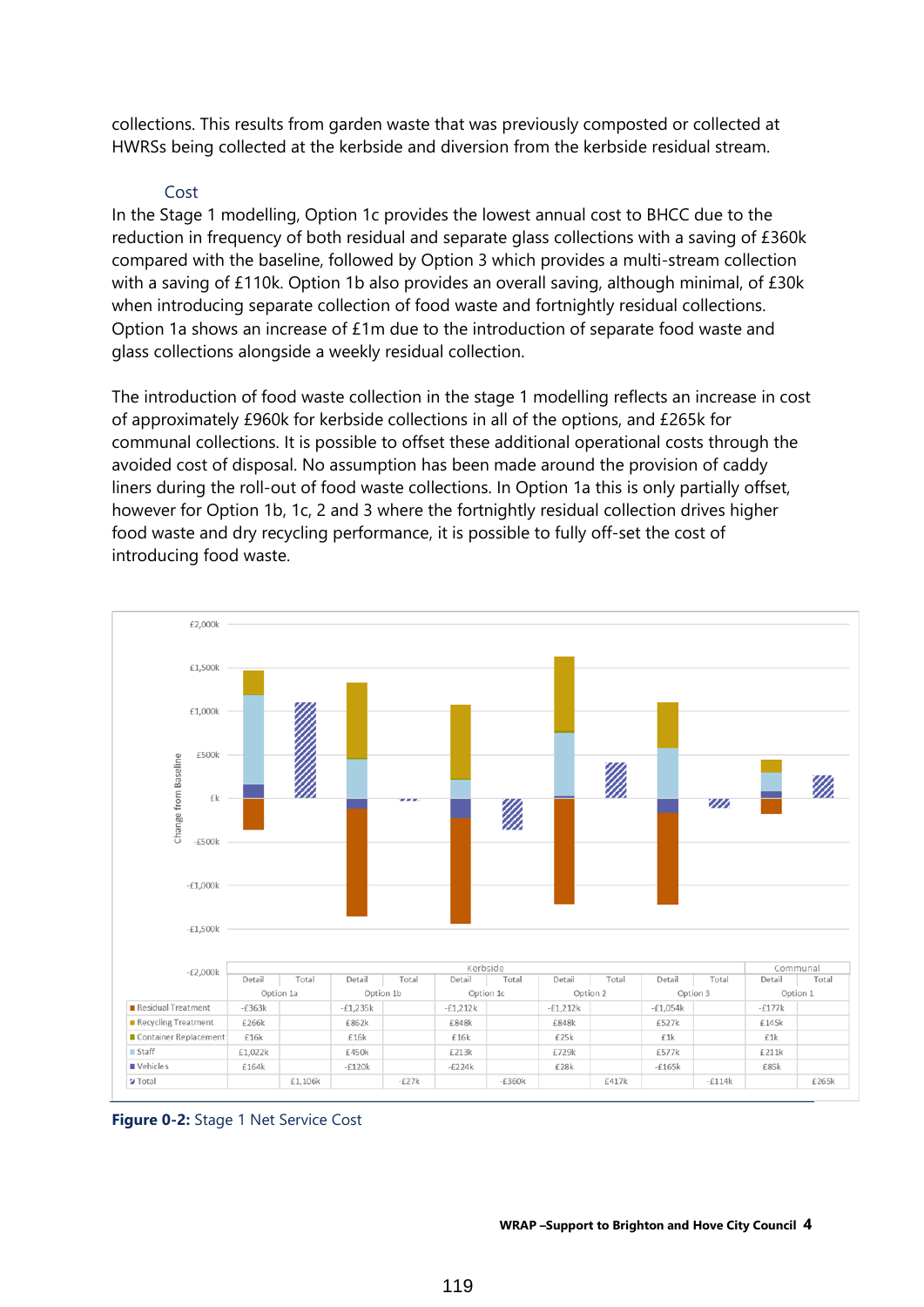In stage 2 the introduction of a free garden waste collection results in an overall net service cost increase of £1m resulting from additional collection vehicles and cost of treatment as well as a loss of income of £400k from garden waste subscriptions.

Treating food waste through AD rather than In-Vessel composting (IVC) is projected to provide further cost savings. Although the savings available will be dependent on any negotiation with BHCC's contractor Veolia and an AD site being accessible at a reasonable distance.

#### Resources

All options in Stage 1 require additional vehicles compared to the baseline, this is due to the introduction of the weekly food waste collections, and collecting dry recycling and glass on separate vehicles for Option 1a – 1c. Option 2 requires additional vehicles to collect paper and card as a third-stream of recycling, whilst Option 3 uses resource recovery vehicles (RRVs) to co-collect multi-stream recycling and food waste.

For communal collections an additional 3 food waste vehicles are required to collect food waste weekly.



**Figure 0-3:** Stage 1 Vehicles

In Stage 2, the variant of Option 1b assessed the impact of using a 26t Toploader for glass and a 12t Toploader for food waste. Overall, there is a limited impact on the resource required, with 1 additional vehicle potentially required for glass collections and the same number of vehicles projected for the separate collection of food waste as shown in [Figure](#page-8-0)   $0 - 4.$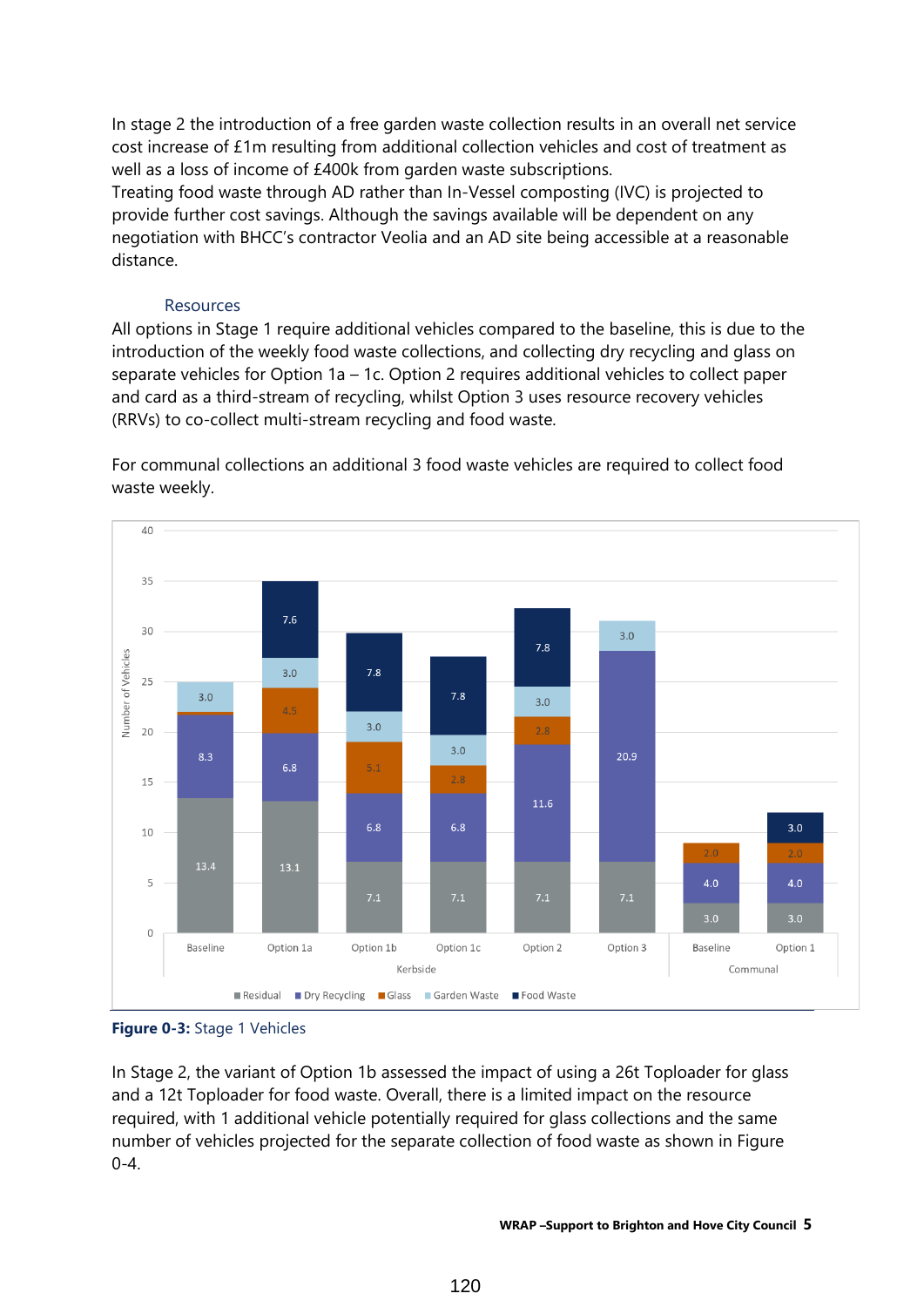

<span id="page-8-0"></span>**Figure 0-4: Stage 2 Vehicles**

#### Carbon Modelling

The carbon modelling undertaken in Stage 1 shows that each of the options resulted in an overall reduction in tonnes CO2e/year. The modelling identified that the largest benefits were realised through a reduction in the amount of residual waste requiring treatment via the energy recovery process, and an increase in dry recycling. In each of the options, except Option 3, the additional passes required to collect food waste and glass on a separate vehicle increased emissions of transport, however the impact of this is minimal compared to the overall saving achieved.

#### Summary

There are several key points that have emerged from the modelling process which are worth noting whilst considering the options available to BHCC.

- All options modelled an increase in the recycling rates, driven initially by the introduction of food waste, and further increased due to the reduction of residual collection frequency.
- The impact of net service costs varies between the options. The impact of increased recycling in all options leads to an overall reduction in treatment costs, however the additional cost of collecting food waste is not offset by the treatment savings.
- Reducing the frequency of the residual collection allows the projected cost of introducing separate food waste collections to be **fully offset**, through the additional